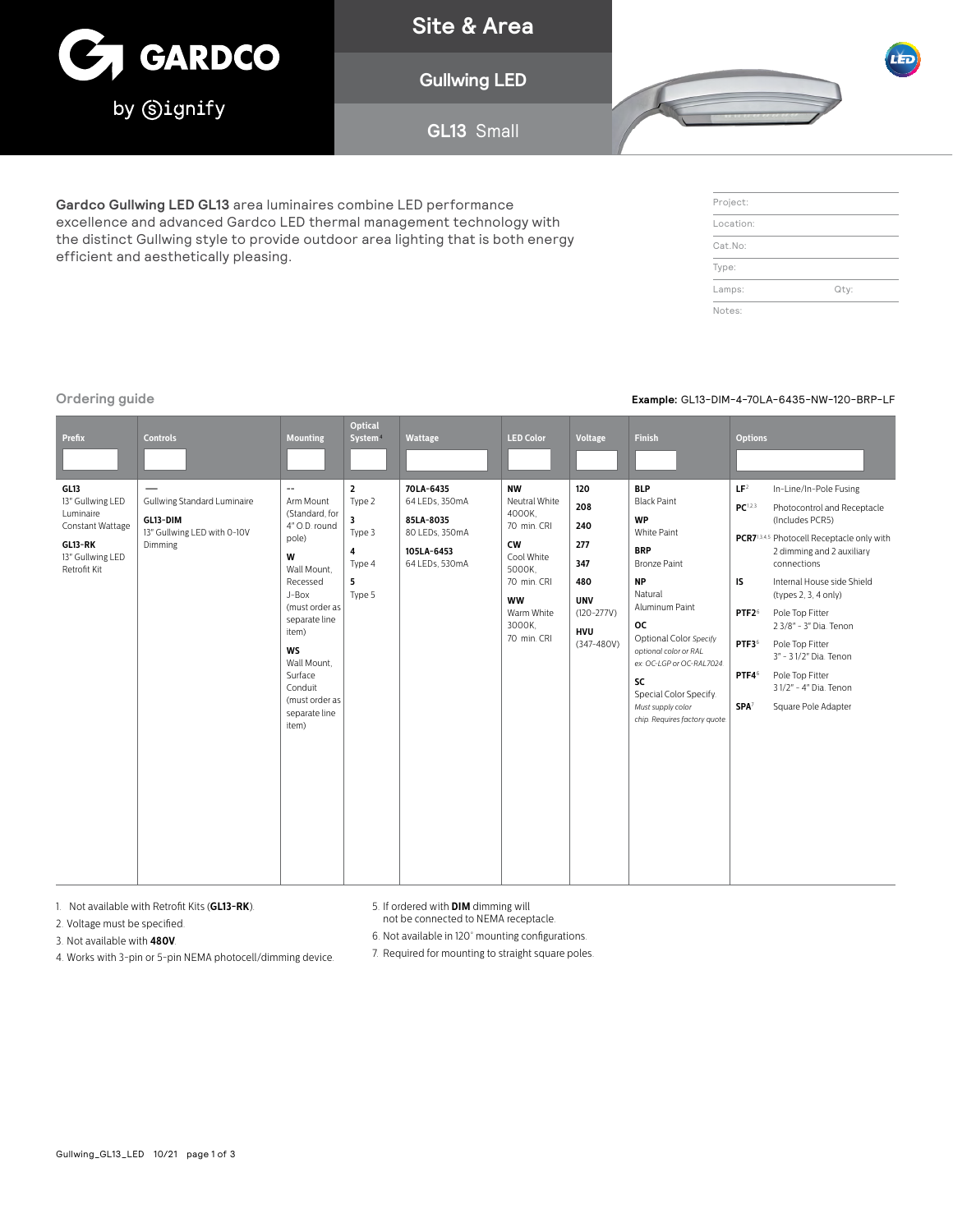# **Site & Area**

**Dimensions and EPA**





**Approximate Weight Single Luminaire**

33 lbs / 14.969 kg

# **Technical Data**

|                      |                   | <b>LED</b>      | Average         |                | Type 2          |                          |                      | Type 3          |                          |                      |
|----------------------|-------------------|-----------------|-----------------|----------------|-----------------|--------------------------|----------------------|-----------------|--------------------------|----------------------|
| <b>Ordering Code</b> | <b>Total LEDs</b> | Current<br>(mA) | System<br>Watts | Color<br>Temp. | Lumen<br>Output | <b>Efficacy</b><br>(LPW) | <b>BUG</b><br>Rating | Lumen<br>Output | <b>Efficacy</b><br>(LPW) | <b>BUG</b><br>Rating |
| 70LA-6435            | 64                | 350             | 70              | 4000K          | 6652            | 95                       | B2-U0-G1             | 6750            | 96                       | B1-U0-G2             |
| 85LA-8035            | 80                | 350             | 86              | 4000K          | 8064            | 95                       | B2-U0-G1             | 8173            | 95                       | B1-U0-G2             |
| 105LA-6453           | 64                | 530             | 101             | 4000K          | 9870            | 97                       | B2-U0-G2             | 9385            | 93                       | B2-U0-G2             |

|                      |            | LED             | Average<br>System<br>Color<br>Watts<br>Temp. |       | Type 4          |                          |                      | Type 5          |                          |                      |
|----------------------|------------|-----------------|----------------------------------------------|-------|-----------------|--------------------------|----------------------|-----------------|--------------------------|----------------------|
| <b>Ordering Code</b> | Total LEDs | Current<br>(mA) |                                              |       | Lumen<br>Output | <b>Efficacy</b><br>(LPW) | <b>BUG</b><br>Rating | Lumen<br>Output | <b>Efficacy</b><br>(LPW) | <b>BUG</b><br>Rating |
| 70LA-6435            | 64         | 350             | 70                                           | 4000K | 6731            | 96                       | B1-U0-G2             | 6657            | 95                       | B3-U0-G1             |
| 85LA-8035            | 80         | 350             | 86                                           | 4000K | 8027            | 94                       | B1-U0-G2             | 8025            | 93                       | B3-U0-G2             |
| 105LA-6453           | 64         | 530             | 101                                          | 4000K | 9388            | 93                       | B2-U0-G2             | 9139            | 90                       | B3-U0-G2             |

Values from photometric tests performed in accordance with IESNA LM-79 and are representative of the configurations shown.

Actual performance may vary due to installation and environmental variables, LED and driver tolerances, and field measurement

considerations. It is highly recommended to confirm performance with a photometric layout.

NOTE: Some data may be scaled based on tests of similar (but not identical) luminaires. Contact factory for configurations not shown.